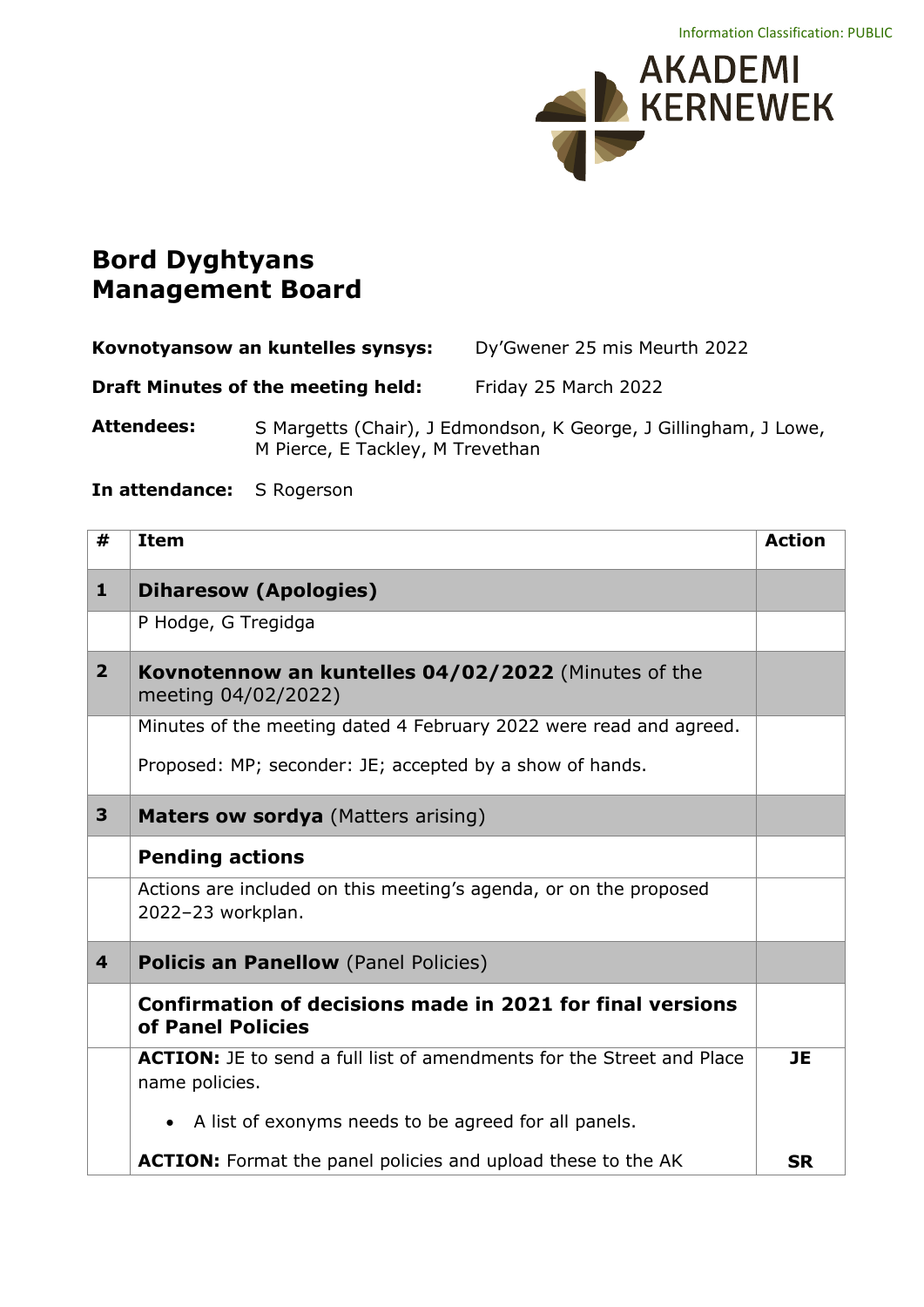| # | <b>Item</b>                                                                                                                                                                                             | <b>Action</b> |
|---|---------------------------------------------------------------------------------------------------------------------------------------------------------------------------------------------------------|---------------|
|   | website.                                                                                                                                                                                                |               |
| 5 | <b>Derivasow Penn an Vledhen</b> (End of Year Reports)                                                                                                                                                  |               |
|   | Further discussion is required to export required usage metrics<br>$\bullet$<br>from dictionary and place name websites.                                                                                |               |
|   | There is no case for establishing a separate Grammar Panel at<br>$\bullet$<br>this time.                                                                                                                |               |
|   | Online Dictionary - Based on failed searches recurring themes<br>$\bullet$<br>are:                                                                                                                      |               |
|   | Plurals and verb conjugations: currently only the singular<br>$\circ$<br>fields are searched.                                                                                                           |               |
|   | Personal names: there is already a collated list within the<br>$\circ$<br>Street Signage policy, this could be used as a starter list.                                                                  |               |
|   | ACTION: Add verb conjugation resource to the 2022/23 workplan.<br>Consider either linking to another system or importing that data. This<br>will need a feasibility discussion with Bangor.             | <b>MT</b>     |
|   | Proposer: JL; Seconder: MP; 2021/22 report approved by a show of hands.                                                                                                                                 |               |
| 6 | <b>Governans aral</b> (Other governance)                                                                                                                                                                |               |
|   | <b>Budget and financial arrangements</b>                                                                                                                                                                |               |
|   | In order to register a bank account, financial controls and policy will<br>need to be agreed. Both funding sources and financial management<br>are included within the 2022/23 workplan.                |               |
|   | <b>Arrangements for compliance with Charities Commission</b>                                                                                                                                            |               |
|   | A risk policy is the final document still to be completed.                                                                                                                                              |               |
|   | Proposed Work plan 22/23 for discussion                                                                                                                                                                 |               |
|   | Discussed recording target dates within the Board minutes to track<br>the workplan. Key points discussed for the coming year included:                                                                  |               |
|   | The Skians conference is expected to happen in 2022.                                                                                                                                                    |               |
|   | Fuzzy search, verb tables and a spellchecker were all discussed<br>$\bullet$<br>as part of the 2022/23 workplan. Some developers have<br>worked on a spellchecker, so this was recommended as the first |               |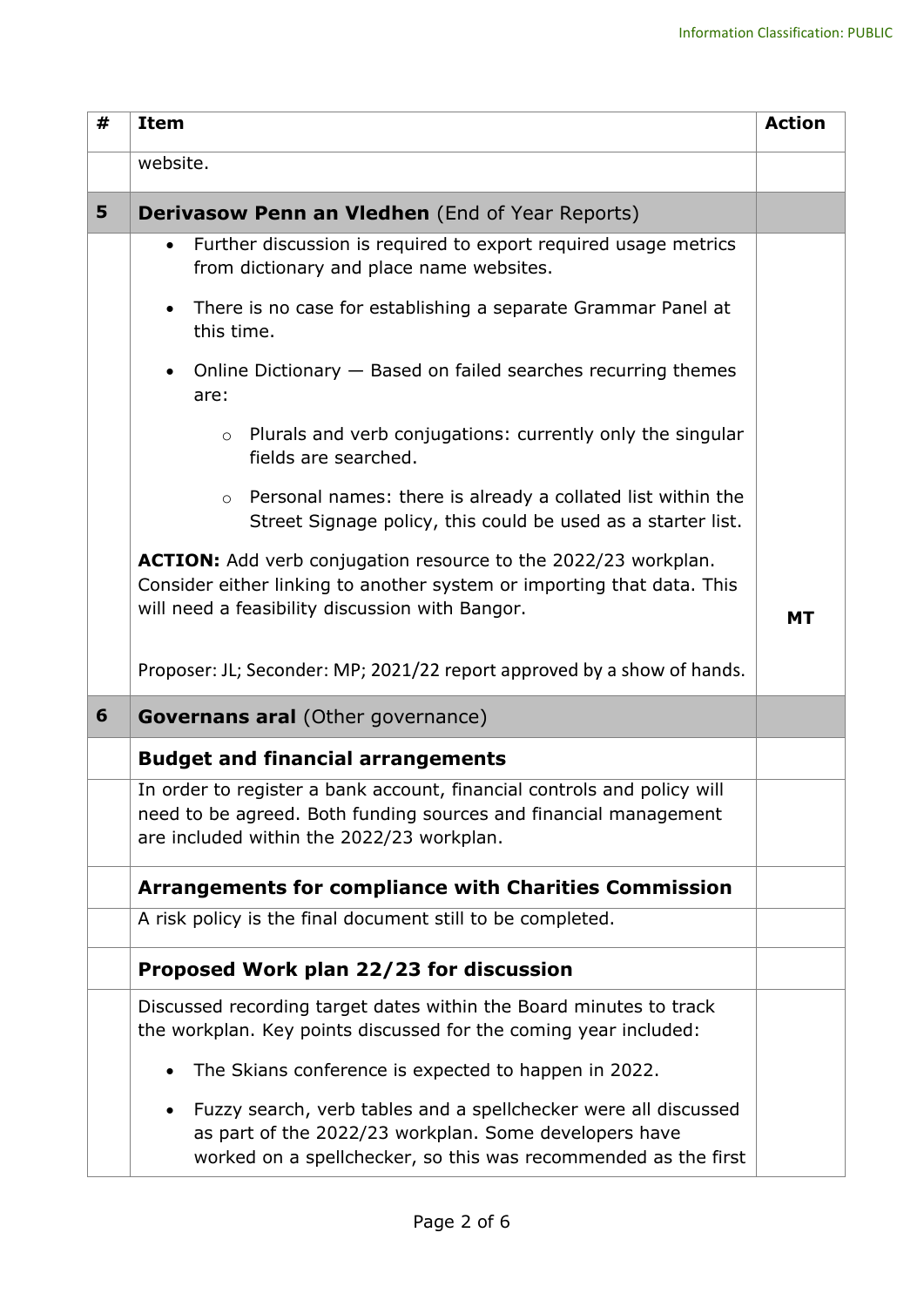| #                       | <b>Item</b>                                                                                                                                                                                                                  | <b>Action</b> |
|-------------------------|------------------------------------------------------------------------------------------------------------------------------------------------------------------------------------------------------------------------------|---------------|
|                         | project.                                                                                                                                                                                                                     |               |
|                         | The Proposal for a joined-up Standard Written Form paper could<br>be included.                                                                                                                                               |               |
|                         | <b>ACTION:</b> Compile a list of Board actions that do not require CC<br>involvement. These can then be delegated to Board members                                                                                           | MT?           |
|                         | A vote agreeing the 2022/23 draft workplan was deferred to May<br>2022. This will give time for the Cornish Language budget to be<br>agreed, following the move from Economic Growth to Neighbourhoods<br>from 1 April 2022. |               |
|                         | Trustees of the Board - review                                                                                                                                                                                               |               |
|                         | The Constitution states both GT and JGe are appointed Board Trustees<br>for 2 years from 1 April 2020; this term will end 1 April 2022.                                                                                      |               |
|                         | <b>ACTION:</b> Contact the trustees GT and JGe giving the option to<br>reenrol. A proposal will be brought back to the Board, including<br>consideration about advertising for new Trustees.                                 | <b>MT</b>     |
| $\overline{\mathbf{z}}$ | <b>Pennskol Karesk</b> (Exeter University)                                                                                                                                                                                   |               |
|                         | <b>Kernewek module at the University</b>                                                                                                                                                                                     |               |
|                         | The three students enrolled have continued their Cornish language<br>module. The university intends to continue the beginners' module in<br>the next year, also establishing an intermediate module.                         |               |
|                         | Research, including dialect research                                                                                                                                                                                         |               |
|                         | Lucy Ellis is preparing to look at dialect structures; including a<br>meeting with Pol Hodge to discuss the topic.                                                                                                           |               |
|                         | <b>Nowydhheansow an Panellow</b> (Panel updates)                                                                                                                                                                             |               |
| 8                       | <b>Dictionary</b>                                                                                                                                                                                                            |               |
|                         | <b>Pending actions</b>                                                                                                                                                                                                       |               |
|                         | MT to email all existing Panel members asking each to confirm<br>$\bullet$<br>their willingness to continue as a Panel member and comply<br>with the Panel remit and policy.                                                 | <b>MT</b>     |
|                         | <b>DEFERRED:</b> Members of previous Dictionary Panel will be<br>$\bullet$<br>asked to confirm willingness to continue as members of the<br>Terminology Panel and to invite 4-5 members of a new                             | <b>MT</b>     |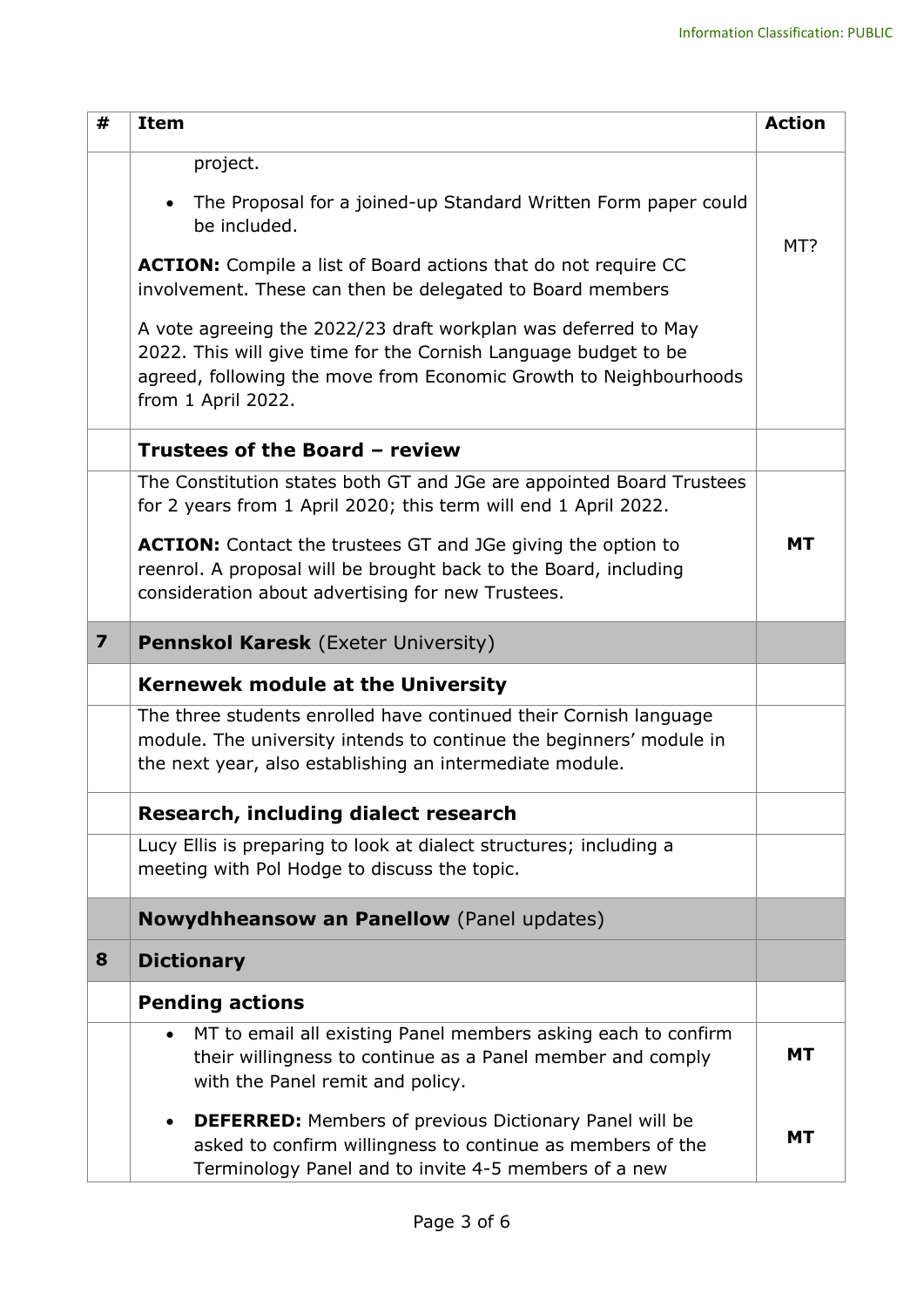| # | <b>Item</b>                                                                                                                                                             | <b>Action</b>       |
|---|-------------------------------------------------------------------------------------------------------------------------------------------------------------------------|---------------------|
|   | Dictionary Panel with a narrower, technical function of<br>proofreading and checking compliance with SWF.                                                               |                     |
|   | Action to be completed after this meeting.<br>$\circ$                                                                                                                   |                     |
|   | Website update $-$ sewyansow, a-z                                                                                                                                       |                     |
|   | The dictionary will be updated shortly including a list of adjacent<br>entries.                                                                                         |                     |
|   | <b>Dictionary app</b>                                                                                                                                                   |                     |
|   | An alpha release of the dictionary app is currently being tested.<br>Depending on capacity at Bangor University, a public launch is<br>expected in the next few weeks.  |                     |
|   | <b>Dictionary database and Panel</b>                                                                                                                                    |                     |
|   | The Dictionary Panel is expected to start work before the end of April<br>2022.                                                                                         |                     |
| 9 | <b>Termonieth</b> (Terminology)                                                                                                                                         |                     |
|   | <b>Pending actions</b>                                                                                                                                                  |                     |
|   | <b>DEFERRED:</b> Financial terms - the Translation Service needs a basic<br>set of words for financial terms, particularly for use in Council and<br>charity documents. | MT /<br><b>TERM</b> |
|   | <b>Failed searches from the online dictionary</b>                                                                                                                       |                     |
|   | Approximately 600 of the top 1,000 failed searches have been<br>discussed.                                                                                              |                     |
|   | <b>Translation Service googledocs list</b>                                                                                                                              |                     |
|   | <b>ACTION:</b> Forward a direct link for the Translation Service list to both<br>MP and JGi.                                                                            | <b>SR</b>           |
|   | Others in log                                                                                                                                                           |                     |
|   | <b>ACTION:</b> Share the Terminology response regarding elms with the<br>enquirer.                                                                                      |                     |
|   | The process for publishing new term lists should be made clearer,<br>including commenting on provisional terms.                                                         |                     |
|   | There was a public comment querying dictionary terms such as<br>muskoges 'insane woman' and teloges 'pock-marked woman'. The                                            |                     |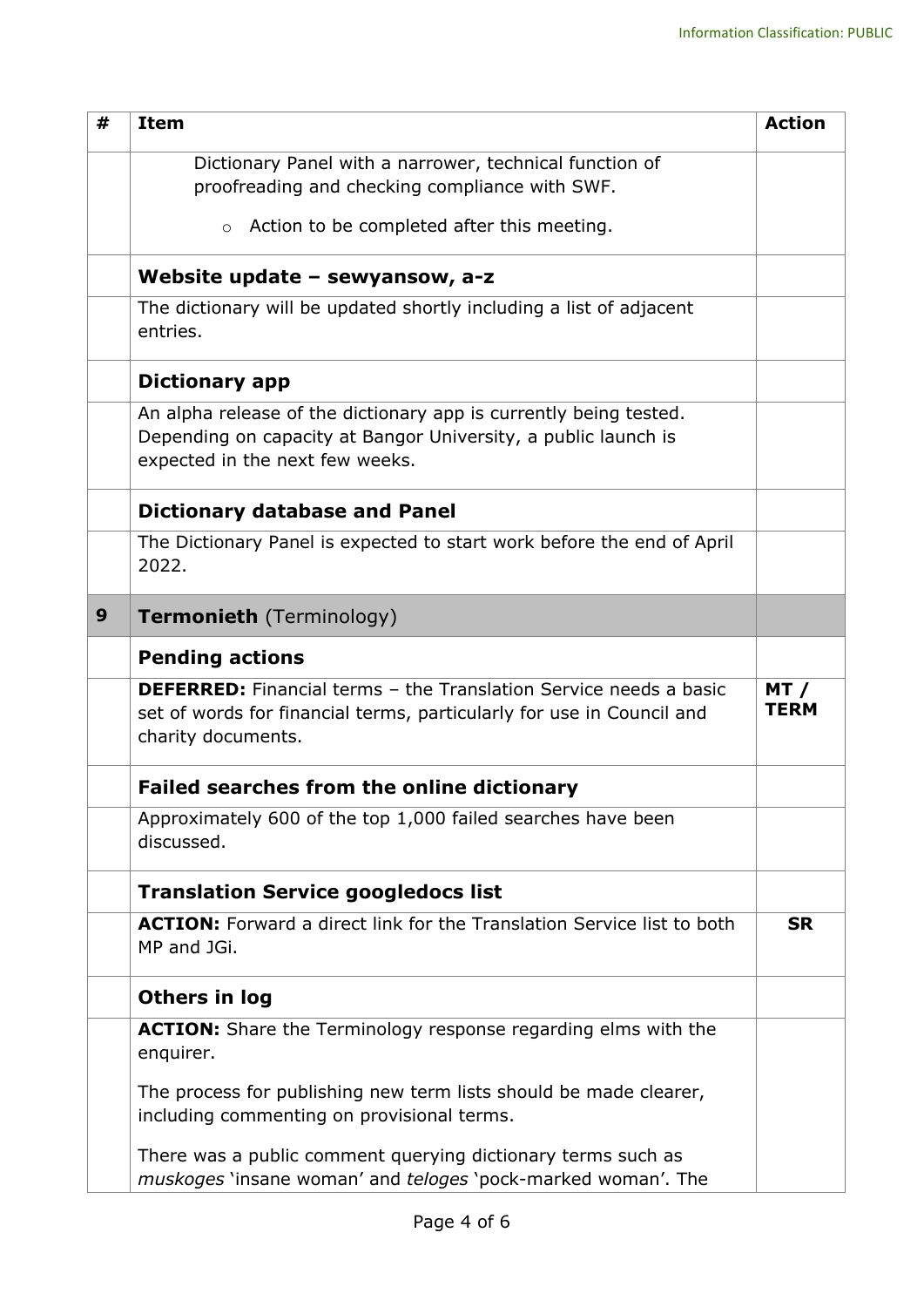| #  | <b>Item</b>                                                                                                                                                                                                                                                             | <b>Action</b>            |
|----|-------------------------------------------------------------------------------------------------------------------------------------------------------------------------------------------------------------------------------------------------------------------------|--------------------------|
|    | Board agreed that terms should not be deleted, but these should be<br>reviewed to check that the entries are balanced $-$ ie Terminology to<br>consider positive entries and ensuring equivalent male and female                                                        | <b>MT</b><br><b>Term</b> |
|    | versions.                                                                                                                                                                                                                                                               |                          |
| 10 | Henwyn Tyller (Place-names)                                                                                                                                                                                                                                             |                          |
|    | <b>Pending actions</b>                                                                                                                                                                                                                                                  |                          |
|    | <b>COMPLETE:</b> JE now reviewing the 'infrastructure' category which has<br>been applied inconsistently.                                                                                                                                                               |                          |
|    | <b>Ongoing work and Gorsedh 2022 booklet</b>                                                                                                                                                                                                                            |                          |
|    | Due to complete the Hayle research shortly, Padstow research will<br>recommence afterwards.                                                                                                                                                                             |                          |
|    | <b>Recent enquiries</b>                                                                                                                                                                                                                                                 |                          |
|    | There was a request for the generic street name terms $-$ stablys<br>'mews', $kew$ 'close' etc. $-$ to be added as dictionary entries.                                                                                                                                  |                          |
|    | <b>ACTION:</b> JE to present the full list of street name generics to<br>Terminology.                                                                                                                                                                                   | <b>JE</b>                |
| 11 | <b>Hwithrans</b> (Research)                                                                                                                                                                                                                                             |                          |
|    | <b>Pending actions</b>                                                                                                                                                                                                                                                  |                          |
|    | <b>COMPLETE:</b> Research Panel to consider the gender paper further,<br>specifically the use of suffixes such as <-or> and <-er> with a view to<br>agreeing a gender-neutral suffix for application to new terms for<br>professions that are published by the Akademi. |                          |
|    | <b>Gender terms, suffixes and pronouns</b>                                                                                                                                                                                                                              |                          |
|    | Not discussed.                                                                                                                                                                                                                                                          |                          |
|    | <b>Recent requests and subject papers</b>                                                                                                                                                                                                                               |                          |
|    | Rudhek/rudhik: The -ik suffix is attested meaning 'reddish'.<br>$\bullet$<br>Rudhek appears correct for 'robin'.                                                                                                                                                        |                          |
|    | Fow/faw 'beech': This word is only attested in the place name<br>Fowey, with the earliest spelling faw becoming fow around                                                                                                                                              |                          |